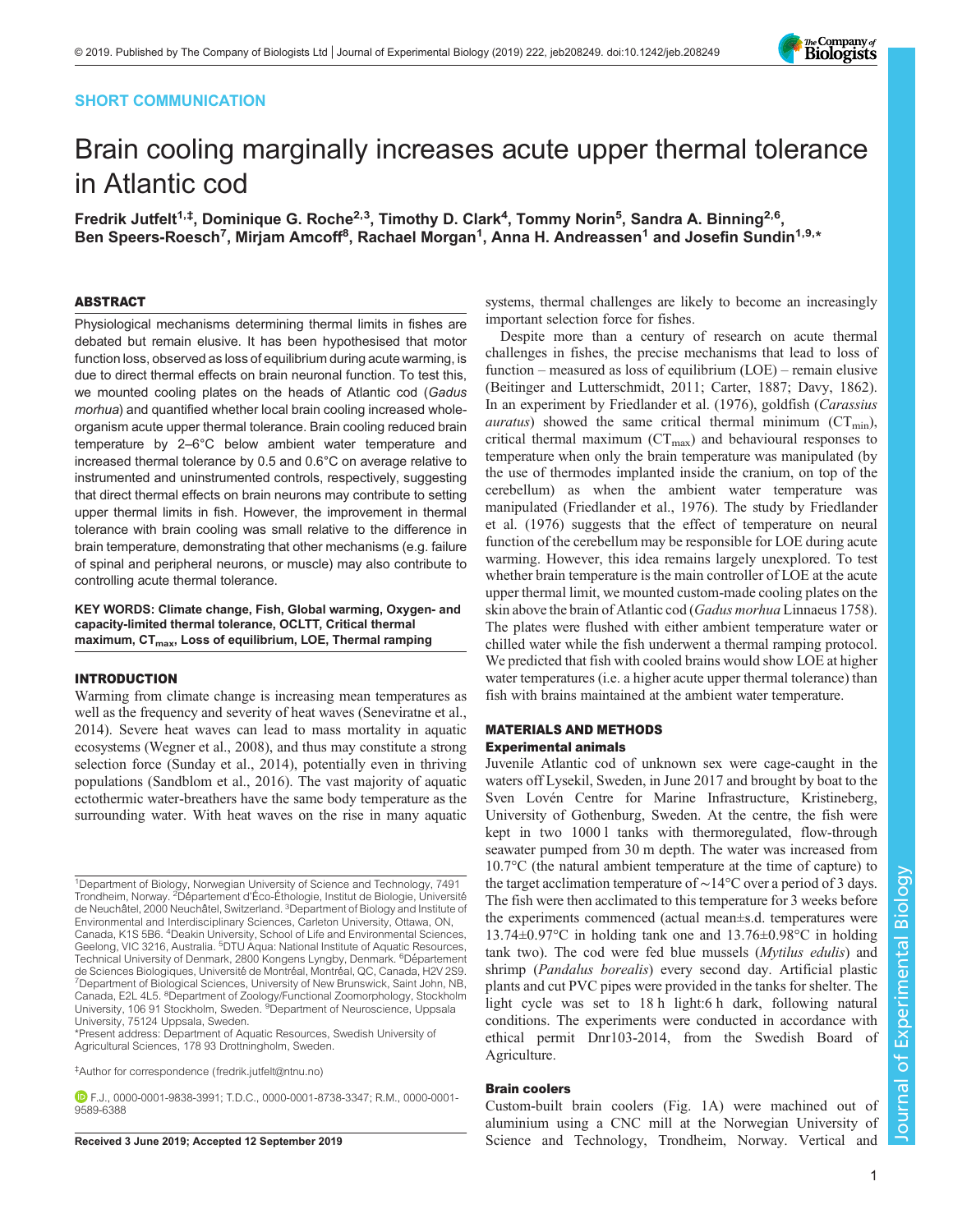<span id="page-1-0"></span>

Fig. 1. Design, attachment method and validation of the brain coolers. (A) Solid aluminium brain coolers with a U-shaped hole running through the block, allowing for water flow through. (B) Brain cooler mounted on the dorsal side of the cranium of an Atlantic cod, using cyanoacrylate glue and sutures. (C) A thin and flexible silicone tube was used to run ambient or cold water through the brain cooler while allowing normal fish behaviour during warming of the ambient water. (D) Dorsal view of a cod (post-euthanisation) with the cranium opened, showing the cooled brain regions (the yellow rectangle indicates the position of the cooler). (E) A raw trace example of temperature in the ambient water (black circles) or in the deep dorsal muscle (dark grey triangles) and next to the cerebellum (light grey squares) of a terminally anaesthetised cod during warming.

horizontal holes for the U-shaped pipe loop running through each brain cooler were drilled, and the horizontal hole was plugged at each end to form the loop. Two different sizes of brain coolers  $(15\times6$  mm, 0.7 g; and  $20\times10$  mm, 2.0 g) were used to accommodate the range of fish sizes used in the experiment [\(Fig. S1](http://jeb.biologists.org/lookup/doi/10.1242/jeb.208249.supplemental)). The coolers were attached to the top of the head of the cod using cyanoacrylate glue and silk sutures (Fig. 1B), and connected to a thin flexible silicone tubing (2 mm i.d., 4 mm o.d.) that allowed water to be flushed through the coolers to control their temperature (Fig. 1C). The weight of the tubing was minimised by attaching a small foam float that suspended the tubing from the water surface.

To attach the brain coolers, fish were anaesthetised in a tank using MS-222 (50–60 mg  $l^{-1}$ ) and then placed on a surgery bench where the gills were ventilated via silicone tubing (Fig. 1B) with recirculated water with a maintenance dose of MS-222 (30 mg l<sup>-1</sup>). After carefully rinsing and drying the attachment area on top of the head to remove mucus, a brain cooler was attached to the skin (Fig. 1B). This ensured close connection between the brain cooler and the head of the fish, allowing efficient heat transfer from the head to the cooler. Fig. 1D shows the position of the cooler relative to the brain.

#### Brain cooling validation

In addition to the experimental fish, three fish (total length  $24.1\pm$ 2.7 cm, body mass 122.2±52.8 g; means±s.d.) were used to test the cooling capacity of the brain coolers on brain tissue. These fish were terminally anaesthetised (i.e. anaesthetised and alive during measurements, but not allowed to recover from anaesthesia) and instrumented with thermocouples (TC-08; Picotech, St Neots, UK) in different parts of the brain (different points in different fish) and subsequently thermally ramped. A representative temperature trace from the thermocouples is shown in Fig. 1E. Close to the cranium, the cooling effect was ∼6°C, while the ventral side of the brain was cooled by ∼2°C.

## Thermal ramping setup and experimental groups

For fishes,  $CT_{\text{max}}$  methodology is designed to estimate acute upper thermal tolerance by subjecting individuals to a standardised increase in water temperature (typically 0.3°C min−<sup>1</sup> ) until a predefined non-lethal endpoint (e.g. LOE) is reached [\(Becker and](#page-4-0) [Genoway, 1979](#page-4-0); [Paladino et al., 1980; Beitinger et al., 2000\)](#page-4-0). We used a modified  $CT_{\text{max}}$  protocol with a ramping rate of 0.17°C min<sup>-1</sup>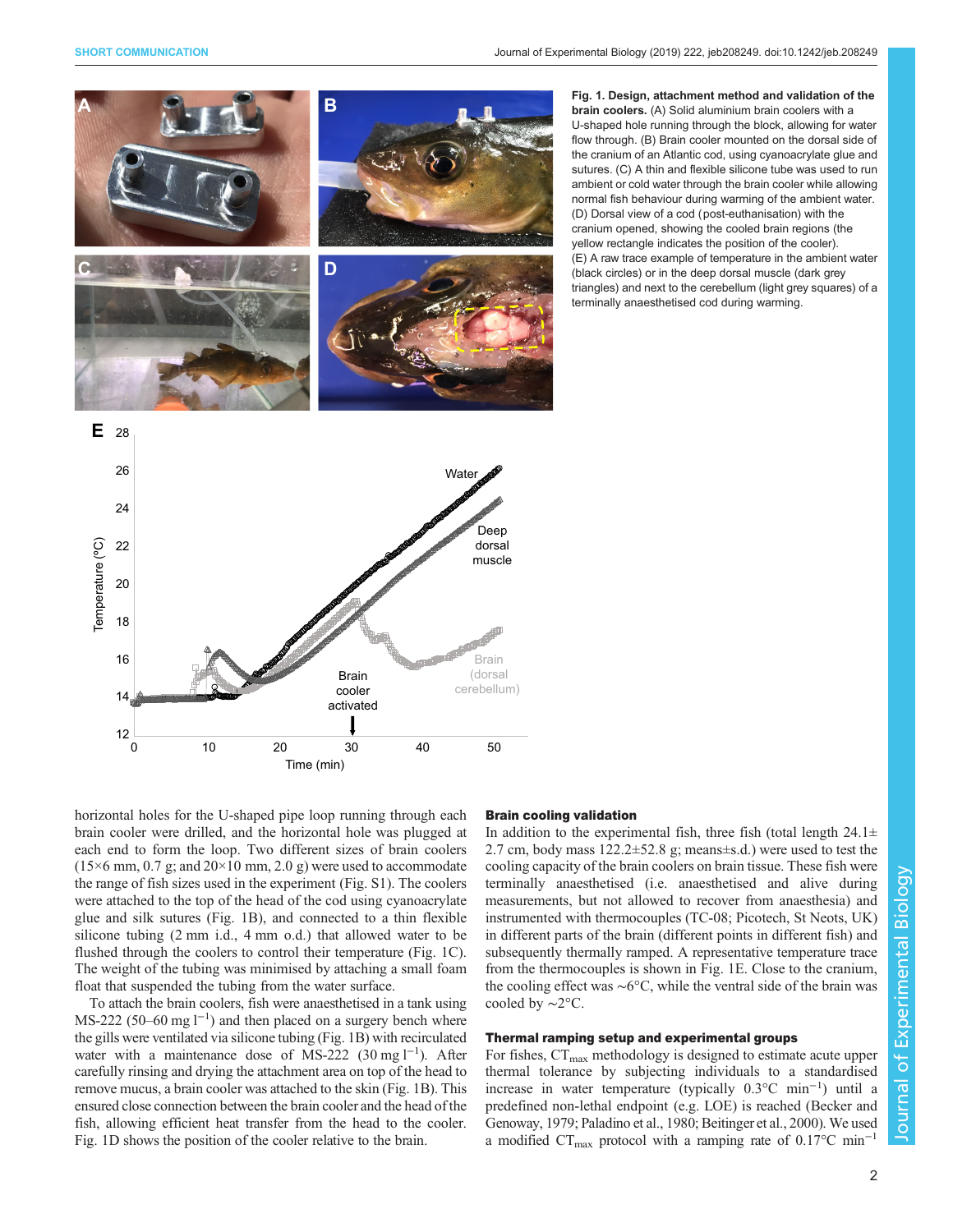$(10^{\circ}C h^{-1})$  to assess acute upper thermal tolerance of our experimental fish [\(Fig. S2\)](http://jeb.biologists.org/lookup/doi/10.1242/jeb.208249.supplemental). Four aquaria  $(30 \times 30 \times 25)$  cm, two-thirds filled) were used in parallel for testing the acute upper thermal tolerance of the cod. The aquaria each had an overflow connected to a heating sump in which water temperature was ramped using a 500 W titanium heater (Aquamedic, Bissendorf, Germany). A large water pump (DC runner 9.1; Aquamedic) with the flow split four ways supplied each of the four aquaria with 3.75 l min−<sup>1</sup> of recirculating water. The heating sump had heavy aeration to ensure gas equilibrium with the atmosphere. The temperature in the aquaria was continuously recorded by thermocouple loggers (TC-08; Picotech) connected to a PC.

We used three different experimental groups, all of which were exposed to ambient water warming in the aquaria, but which differed in brain cooling and instrumentation. The 'brain-cooled' group had their brain coolers supplied with ice-cold seawater pumped from an adjacent container by an aquarium pump (Eheim Universal 1046; Eheim GmbH, Deisizau, Germany); the 'instrumented control' group had their brain coolers supplied with ambient water (i.e. no brain cooling); the 'control' group had no brain coolers attached. To avoid cold shock to the brains of the brain-cooled group at the start of thermal ramping, the pumps supplying the coolers with cold water were only activated once ambient water temperature had increased by 3–4°C. The sample size, total length and body mass of cod from the three groups are presented in Table 1.

The fish were closely monitored for behavioural changes during thermal ramping. Some individuals regurgitated food during ramping. The fish were not fasted before the experimental trials for timing, ethical and logistic reasons. All tested fish were fed and appeared to have been feeding prior to the experiments, hence feeding is unlikely to have influenced one treatment more than another. Fish were deemed to have reached their upper thermal limit at the temperature where they exhibited LOE and were unable to right themselves within 3 s [\(Morgan et al., 2018\)](#page-4-0). The instrumented control fish also rolled over when they lost equilibrium. The silicone tubing used is highly flexible and its weight was minimised with a foam float. Therefore, this instrumentation was unlikely to affect the determination of LOE. At the point of LOE, the time, temperature and fish mass were recorded, and the fish was immediately killed by a blow to the head. Cod tend to show delayed mortality after acute thermal challenges. Our animal ethics permit required us to euthanise our fish following the experiments in order to minimise suffering. Thus, we were unable to examine how the coolers may have affected long-term survival after the acute thermal challenge. Observations could not be performed blind to the treatment because of the nature of the experiment.

## Statistical analyses

To avoid common pitfalls of P-values [\(Halsey et al., 2015\)](#page-4-0), we examined differences in fish size and acute upper thermal tolerance among groups using estimation statistics rather than null hypothesis tests ([Ho et al., 2019](#page-4-0); [Halsey, 2019](#page-4-0)). We present all data points, group means and standard deviations, and treatment effect sizes with 95% confidence intervals computed from 5000 bootstrapped samples. Statistics and plots were produced using the 'dabestr' package ([Ho et al., 2019](#page-4-0)) in R v3.5.0 ([http://www.R-project.org/\)](http://www.R-project.org/). Two statistical outliers were removed from the dataset to examine their influence on statistical outputs (Table 1; [Fig. S3](http://jeb.biologists.org/lookup/doi/10.1242/jeb.208249.supplemental)).

## RESULTS AND DISCUSSION

The brain coolers successfully reduced brain temperature despite being attached to the skin, on the outside of the skull. The thermocouples, placed at different locations around the dorsal cranium, recorded temperature reductions of ∼2–6°C depending on their distance from the brain cooler. An example trace with one fish is shown in [Fig. 1E](#page-1-0). Brain cooling did not appear to affect wholebody temperature during thermal ramping, suggesting that the cooling was localised and that the temperature difference between the brain and deep muscle was maintained throughout the thermal ramping [\(Fig. 1](#page-1-0)E). This demonstrates that the external brain coolers functioned as intended. External brain coolers are, therefore, effective and practical tools for investigating effects of brain temperature on fish physiology and behaviour in a less invasive way than previous methods using thermodes implanted inside the cranium [\(Friedlander et al., 1976\)](#page-4-0).

There was no statistical difference in body length and mass among cod in our three experimental groups: fish without brain coolers (control group), fish with brain coolers flushed with ambient ramping-temperature water (instrumented control group) and fish with brain coolers flushed with cold water (brain-cooled group) (Table 1). Cod in the brain-cooled group tolerated higher temperatures before reaching LOE than cod in the instrumented control group (mean difference in acute upper thermal tolerance of 0.51 $\degree$ C, 95% CI=0.08–0.95 $\degree$ C) and the control group (mean difference in acute upper thermal tolerance of 0.64°C, 95% CI=0.25–1.18°C) (Table 1, [Fig. 2](#page-3-0)). The small difference in acute upper thermal tolerance between the instrumented control and control groups  $(0.14\textdegree C, 95\% \textdegree C = -0.31 - 0.67\textdegree C)$  suggests that the instrumentation procedure had a minimal effect on LOE. Removing a statistical outlier in the instrumented control group (LOE temperature of  $24.7^{\circ}$ C) and one in the control group  $(23.4^{\circ}$ C) reduced the mean difference in acute upper thermal tolerance versus the brain-cooled group to  $0.37^{\circ}$ C (95% CI=-0.01–0.71°C) and 0.51°C (95% CI=0.12–0.89°C), respectively (Table 1; [Fig. S3\)](http://jeb.biologists.org/lookup/doi/10.1242/jeb.208249.supplemental).

The elevated acute upper thermal tolerance in brain-cooled fish supports our prediction that cooling the brain increases wholeorganism thermal tolerance. Our results are also in accordance with an earlier study in which manipulation of brain temperature in goldfish caused the same behavioural effects and LOE temperatures as did warming the whole animal ([Friedlander et al., 1976](#page-4-0)). These

|  |  | Table 1. Temperature at loss of equilibrium (LOE) during acute warming, total length and body mass of Atlantic cod in the three treatment groups |  |
|--|--|--------------------------------------------------------------------------------------------------------------------------------------------------|--|
|  |  |                                                                                                                                                  |  |

|                   | Control<br>(mean±s.d.) | Instrumented control<br>$(mean \pm s.d.)$ | Brain-cooled<br>(mean±s.d.) | Instrumented control<br>versus control ( $\triangle$ [95% CI]) | Brain-cooled versus<br>control ( $\triangle$ [95% CI]) | Brain-cooled versus<br>instrumented control<br>$(\Delta$ [95% CI]) |
|-------------------|------------------------|-------------------------------------------|-----------------------------|----------------------------------------------------------------|--------------------------------------------------------|--------------------------------------------------------------------|
| LOE $(^{\circ}C)$ | 25.68±0.80             | $25.82 \pm 0.54$                          | $26.33 \pm 0.49$            | $0.14$ [-0.31-0.67]                                            | $0.64$ [0.25-1.18]                                     | $0.51$ [0.08-0.95]                                                 |
|                   | $25.82 \pm 0.58$       | $25.96 \pm 0.36$                          | $26.33 \pm 0.49$            | $0.15$ [-0.20-0.51]                                            | $0.51$ [0.12-0.89]                                     | $0.37$ [-0.01-0.71]                                                |
| Total length (cm) | 21.98±3.24             | 24.26±3.04                                | 22.95±2.31                  | $2.27$ [-0.22-4.45]                                            | $0.97$ [-1.17-2.76]                                    | $-1.30$ [ $-3.64-1.02$ ]                                           |
| Body mass (g)     | 94.90±45.47            | 120.53±39.82                              | 110.07±38.78                | 26.5 [-8.80-54.60]                                             | 15.20 [-17.30-42.30]                                   | $-10.50$ [ $-43.60 - 22.60$ ]                                      |

LOE data are shown with (non-italics) or without (italics) two statistical outliers. Values are either means±s.d. or mean differences between groups with 95% bootstrapped confidence interval (Δ [95% CI]). n=18 control, n=9 instrumented control and n=11 brain-cooled.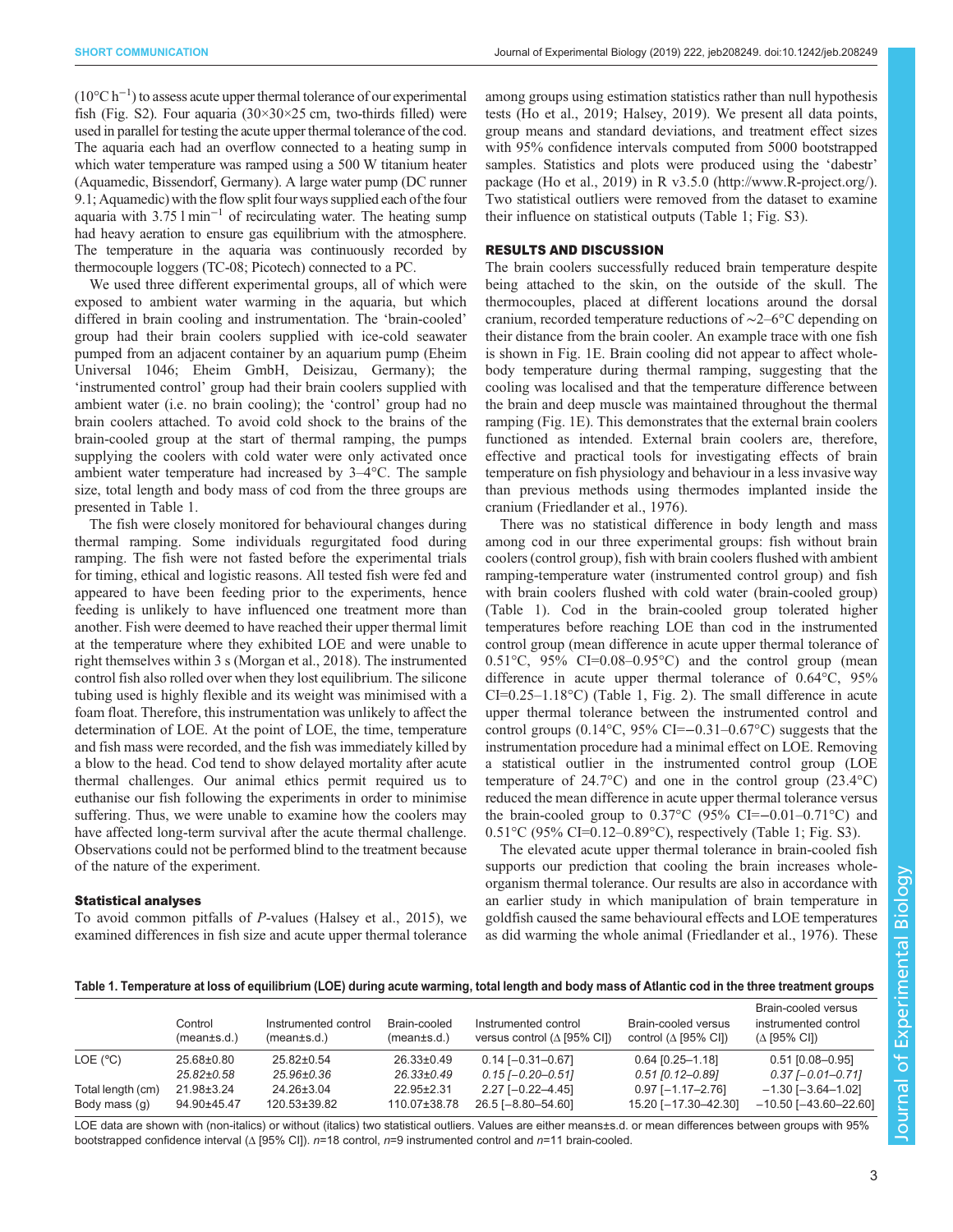<span id="page-3-0"></span>

Fig. 2. Acute upper thermal tolerance of Atlantic cod. (A) Temperatures at loss of equilibrium (LOE) of the control group (blue), the instrumented control group (orange) and the brain-cooled group (red). Vertical bars indicate the standard deviation around the group mean (shown as a gap). (B) Cumming estimation plots ([Ho et al., 2019\)](#page-4-0) showing the mean difference in temperature at LOE among the three groups (i.e. effect sizes; black circles), the distribution of these effect sizes obtained through nonparametric bootstrap resampling (5000 samples; green areas) and their 95% confidence intervals (black bars). Note that raw data for each group appear twice to display pairwise group comparisons corresponding to calculated mean differences.

results suggest that the brain is an important organ affecting thermal limits during acute thermal challenges in fish. However, the cooling effect of the brain coolers in our study was large (2–6°C depending on the brain region), while the increase in acute upper thermal tolerance was comparatively small (0.5–0.7°C). We would have expected a larger increase in whole-organism thermal tolerance if the brain was the sole organ controlling LOE (i.e. an increase in the LOE temperature by as much as  $2-6^{\circ}$ C). As acute upper thermal tolerance was only marginally elevated by brain cooling, it is possible that peripheral neurons and muscles could have very similar thermal limits to the brain. One approach to disentangling variation in thermal tolerance between these different organs and cell types could be selective cooling, using externally mounted coolers similar to those used here, or by implanting thermodes for cooling specific tissues (e.g. brain, muscle, heart) [\(Friedlander et al.,](#page-4-0) [1976](#page-4-0)). Another path could be in situ or in vitro characterisation of thermal limits in partitioned organ systems [\(Ern et al., 2015\)](#page-4-0). Finally, future studies should investigate whether different thermal ramping rates enhance the effect of brain cooling on thermal tolerance limits, given that ramping rate is known to affect estimates of  $CT_{\text{max}}$  [\(Becker and Genoway, 1979](#page-4-0)).

During acute thermal ramping, fish can show increasing spontaneous movements at higher temperatures, before ceasing righting movements at the temperature where LOE occurs [\(Beitinger and Lutterschmidt, 2011](#page-4-0)). As the cod in this study approached LOE, they suddenly appeared to reduce fin movements (F.J., unquantified personal observation), which led to a loss of righting behaviour. This reduction in fin movements indicated loss of motor control, which could be caused by muscle dysfunction, neuronal dysfunction or both simultaneously. If the direct effect of high temperature on skeletal muscle contractility was the cause of LOE, then we should not have been able to affect acute upper thermal tolerance with the brain coolers. Conversely, if the brain is solely responsible for setting thermal limits, we should have observed a larger effect of brain cooling on acute

upper thermal tolerance. Thus, the most parsimonious explanation for our observations seems to be that the central and peripheral nervous systems, and potentially the muscle, have very similar upper thermal limits.

The 'oxygen- and capacity-limited thermal tolerance' (OCLTT) hypothesis suggests that upper thermal limits are set by the inability of ectothermic organisms to deliver a sufficient supply of oxygen to the tissues. When warming pushes an animal's metabolic rate to levels where oxygen delivery is insufficient, tissue hypoxia ensues [\(Pörtner and Knust, 2007\)](#page-4-0). The OCLTT hypothesis remains controversial, yet can be used to form testable predictions [\(Clark](#page-4-0) [et al., 2013; Jutfelt et al., 2018](#page-4-0)). Accordingly, the OCLTT hypothesis predicts that brain hypoxia would cause LOE during heat challenges. In fish, heart failure during thermal ramping [\(Ekström et al., 2016](#page-4-0)) due to cardiac muscle hypoxia has also been suggested to contribute to upper thermal limits [\(Farrell, 2009](#page-4-0)). A collapse in circulation would consequently lead to brain or muscle hypoxia that in turn causes LOE. As Atlantic cod in the present experiment did not show a major increase in acute upper thermal tolerance with brain cooling, our results do not refute OCLTT predictions. However, as the cooling was local to the brain, cooling should not have protected against cardiac collapse ([Farrell, 2009\)](#page-4-0). Thus, the slight increase in acute upper thermal tolerance due to brain cooling suggests that a direct thermal effect on neuronal function is a candidate mechanism involved in setting upper thermal limits in fish.

## Acknowledgements

We thank Bengt Lundve and the Royson family for fish collection, and the staff at the University of Gothenburg's Sven Lovén Centre for Marine Infrastructure, Kristineberg, for technical assistance. We thank Elisabeth Valberg at the Norwegian University of Science and Technology mechanical workshop for brain cooler blueprints and construction.

#### Competing interests

The authors declare no competing or financial interests.